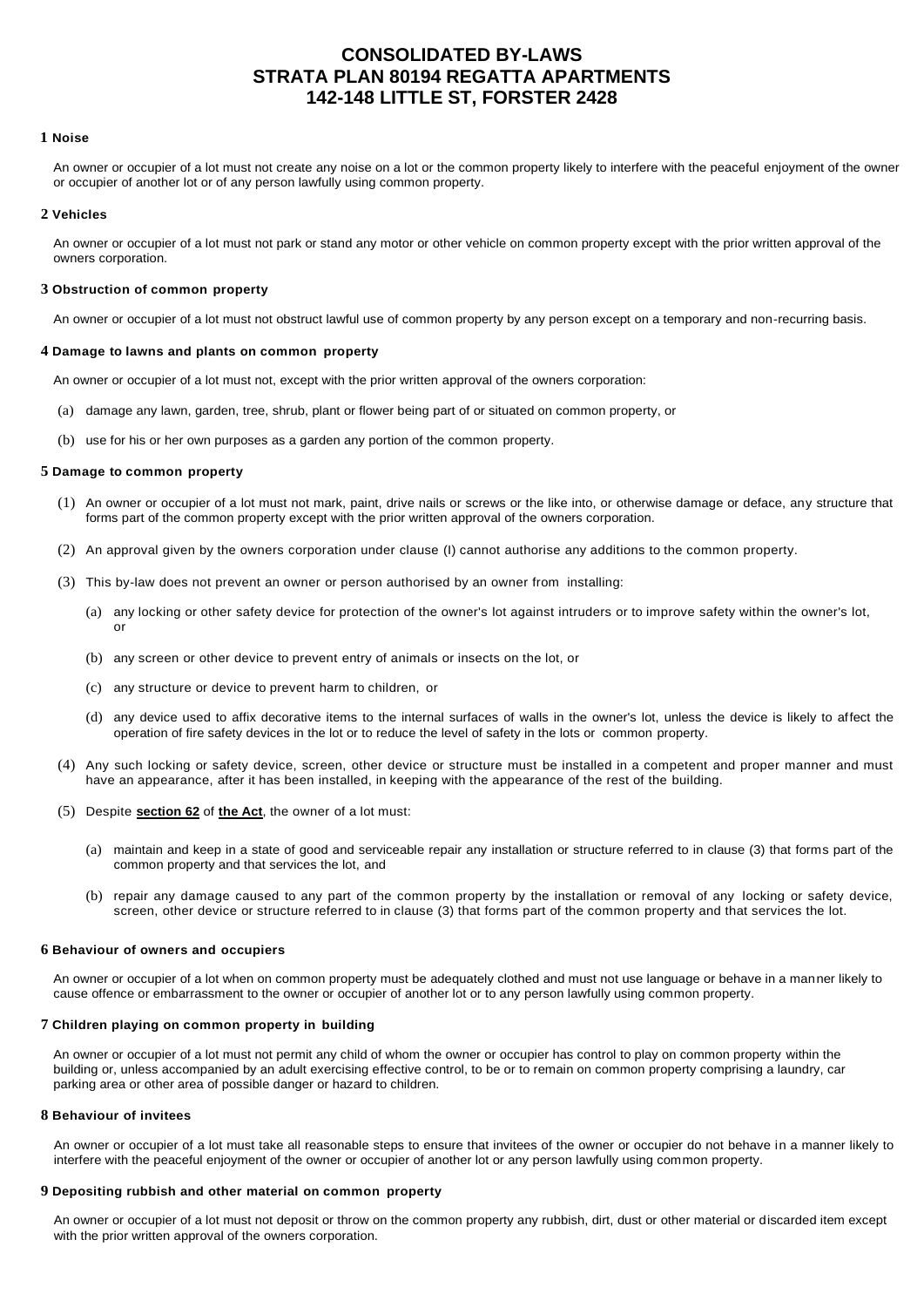# **10 Hanging out of washing**

- (1) An owner or occupier of a lot may hang any washing on any lines provided by the owners corporation for that purpose. Such washing may only be hung for a reasonable period.
- (2) An owner or occupier of a lot may hang washing on any part of the lot provided that the washing will not be visible from street level outside the parcel.
- (3) An owner or occupier of a lot may hang washing on any part of the lot that will be visible from street level outside the parcel only if the owner or occupier has the prior written approval of the owners corporation.
- (4) In this clause:

"Washing" includes any clothing, towel, bedding or other article of a similar type.

# **11 Preservation of fire safety**

The owner or occupier of a lot must not do any thing or permit any invitees of the owner or occupier to do any thing on the lot or common property that is likely to affect the operation of fire safety devices in the parcel or to reduce the level of fire safety in the lots or common property.

# **12 Cleaning windows and doors**

- (1) Except in the circumstances referred to in clause (2), an owner or occupier of a lot is responsible for cleaning all interior and exterior surfaces of glass in windows and doors on the boundary of the lot, including so much as is common property.
- (2) The owners corporation is responsible for cleaning regularly all exterior surfaces of glass in windows and doors that cannot be accessed by the owner or occupier of the lot safely or at all.

# **13 Storage of inflammable liquids and other substances and materials**

- (1) An owner or occupier of a lot must not, except with the prior written approval of the owners corporation, use or store on the lot or on the common property any inflammable chemical, liquid or gas or other inflammable material.
- (2) This by-law does not apply to chemicals, liquids, gases or other material used or intended to be used for domestic purposes, or any chemical, liquid, gas or other material in a fuel tank of a motor vehicle or internal combustion engine.

# **14 Changes to floor coverings and surfaces**

- (1) An owner or occupier of a lot must notify the owners corporation at least 21 days before changing any of the floor coverings or surfaces of the lot if the change is likely to result in an increase in noise transmitted from that lot to any other lot. The notice must specify the type of the proposed floor covering or surface.
- (2) This by-law does not affect any requirement under any law to obtain a consent to, approval for or any other authorisation for the changing of the floor covering or surface concerned.

### **15 Floor coverings**

- (1) An owner of a lot must ensure that all floor space within the lot is covered or otherwise treated to an extent sufficient to prevent the transmission from the floor space of noise likely to disturb the peaceful enjoyment of the owner or occupier of another lot.
- (2) This by-law does not apply to floor space comprising a kitchen, laundry, lavatory or bathroom.

### **16 Garbage disposal**

- (1) An owner or occupier of a lot in a strata scheme that does not have shared receptacles for garbage, recyclable material or waste:
	- (a) must maintain such receptacles within the lot, or on such part of the common property as may be authorised by the owners corporation, in clean and dry condition and (except in the case of receptacles for recyclable material) adequately covered, and
	- (b) must ensure that before garbage, recyclable material or waste is placed in the receptacles it is, in the case of garbage, securely wrapped or, in the case of tins or other containers, completely drained or, in the case of recyclable material or waste, separated and prepared in accordance with the applicable recycling guidelines, and
	- (c) for the purpose of having the garbage, recyclable material or waste collected, must place the receptacles within an area designated for that purpose by the owners corporation and at a time not more than 12 hours before the time at which garbage, recyclable material or waste is normally collected, and
	- (d) when the garbage, recyclable material or waste has been collected, must promptly return the receptacles to the lot or other area referred to in paragraph (a), and
	- (e) must not place anything in the receptacles of the owner or occupier of any other lot except with the permission of that owner or occupier, and
	- (f) must promptly remove any thing which the owner, occupier or garbage or recycling collector may have spilled from the receptacles and must take such action as may be necessary to clean the area within which that thing was spilled.
- (2) An owner or occupier of a lot in a strata scheme that has shared receptacles forgarbage, recyclable material or waste: